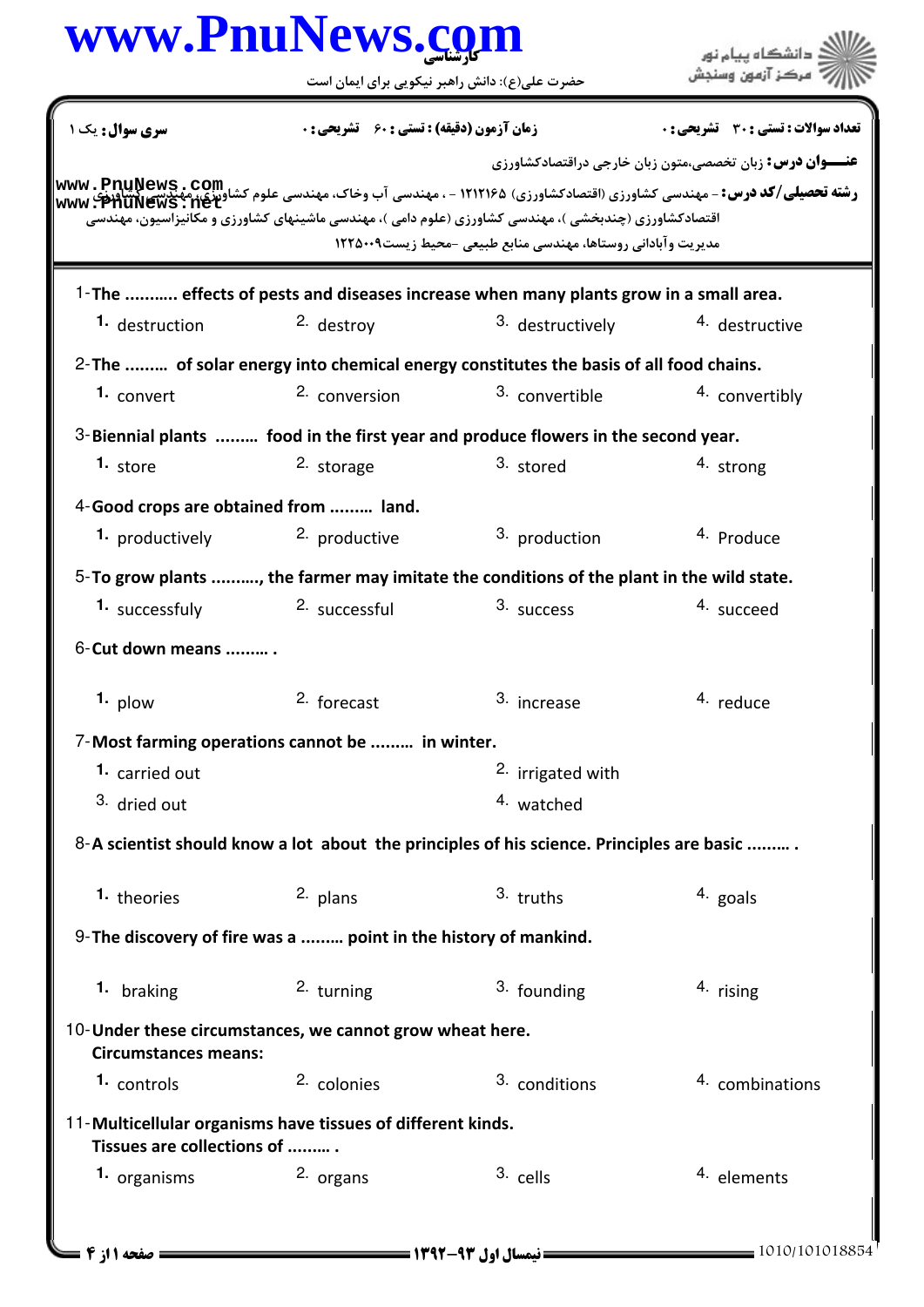## كارشناسي **[www.PnuNews.com](http://www.PnuNews.com)**

حضرت علي(ع): دانش راهبر نيكويي براي ايمان است

**عنــــوان درس:** زبان تخصصي،متون زبان خارجي دراقتصادكشاورزي **رشته تحصیلی/کد درس:** - مهندسی کشاورزی (اقتصادکشاورزی) ۱۲۱۲۱۶۵ - ، مهندسی آب وخاک، مهندسی علوم کشاورزی، مهندسی کشور<br>ر**شته تحصیلی/کد درس:** - مهندسی کشاورزی (اقتصادکشاورزی) ۱۲۱۲۱۶۵ - ، مهندسی آب وخاک، مهندسی علوم کشاورزی، م نعداد سوالات : تستي : 30 - تشريحي : . زمان آزمون (دقيقه) : تستي : 60 - تشريحي : . سري سوال : يک 1 قتصادکشاورزی (چندبخشی )، مهندسی کشاورزی (علوم دامی )، مهندسی ماشینهای کشاورزی و مکانیزاسیون، مهندسی مديريت وآباداني روستاها، مهندسي منابع طبيعي -محيط زيست١٢٢٥٠٠٩ 12-Clouds are formed by the ......... of water from the surface of the earth. **1.** evaporation **2.** generation **2.** 3. condensation **4.** derivation 13- The scientific name of an organism is formed by stating its .......... 2. genus and species  $4.$  kingdom and phylum **1.** order and family 3. phylum and class 14- Which word has different meaning? 1. nutrients 2. manure  $\frac{3}{2}$  earthworms  $\frac{4}{2}$  organic matter <sup>3.</sup> earthworms 15-In arid climates, soil is eroded mainly by .......... 1. water **2.** humidity **1.**  $\frac{3}{2}$  rain **1.** Wind 16-Natural forces ......... the topsoil and reduce the soil fertility. 1. regulation and the state of the state of the state of the state of the state of the state of the state of the state of the state of the state of the state of the state of the state of the state of the state of the state 17-Plant roots can absorb nitrogen, carbon, phosphorus, and potassium ......... .  $2.$  only in the forms of certain compounds <sup>3.</sup> whenever they are abundant in the soil  $1.46$  in all forms available in the soil **1.** directly from dead plants and animals 18-By the process of capillarity, ..........  $2.$  a succession of pores touch each other <sup>3.</sup> water rises to the surface of the soil  $10^{4}$  air passes through soil pores **1.** openings are formed in the soil 19-Particles with a size in between sand and clay are called .......... loam crumb gravel silt **1.**  $\log m$   $\qquad$   $\qquad$   $\qquad$   $\qquad$   $\qquad$   $\qquad$   $\qquad$   $\qquad$   $\qquad$   $\qquad$   $\qquad$   $\qquad$   $\qquad$   $\qquad$   $\qquad$   $\qquad$   $\qquad$   $\qquad$   $\qquad$   $\qquad$   $\qquad$   $\qquad$   $\qquad$   $\qquad$   $\qquad$   $\qquad$   $\qquad$   $\qquad$   $\qquad$   $\qquad$   $\qquad$   $\qquad$   $\qquad$   $\qquad$   $\qquad$  20- When soil is burned, .........  $2.$  the mineral portion is decomposed  $4.$  its mineral particles are burned **1.** its organic matter is destroyed 3. the living matter in it is retained 21-In the spring, farmers plow the land and ......... the soil surface for a new growing season. **1.** die down **break down** and <sup>3.</sup> break up <sup>4.</sup> decrease 22-The goal of applied science is ......... 1. usefulness  $\sim$  2. knowledge  $\sim$  3. validity  $\sim$  4. classification 2. knowledge **[www.PnuNews.net](http://pnunews.net)**

.<br>ڏ دانشڪاه پيام نور<br>\* مرڪز آزمون وسنڊش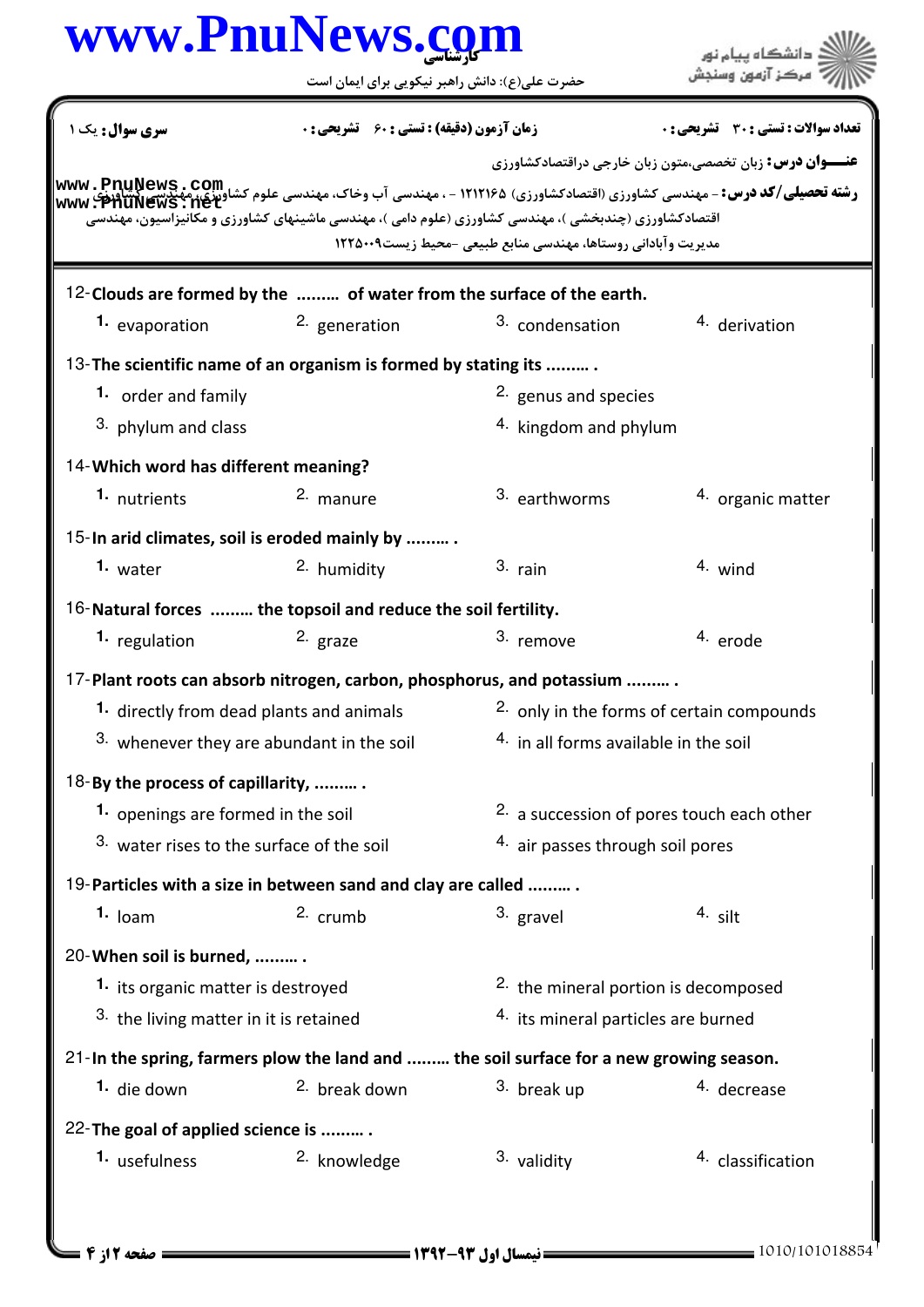## كارشناسي **[www.PnuNews.com](http://www.PnuNews.com)**

حضرت علي(ع): دانش راهبر نيكويي براي ايمان است

| سری سوال: یک ۱                                                                                                                                                    | زمان آزمون (دقيقه) : تستي ; 60 ٪ تشريحي : 0 |                                                               | <b>تعداد سوالات : تستي : 30 ٪ تشريحي : 0</b>                                                                                                                                                                                                                                                                                                                                                                                                                                                                     |  |  |
|-------------------------------------------------------------------------------------------------------------------------------------------------------------------|---------------------------------------------|---------------------------------------------------------------|------------------------------------------------------------------------------------------------------------------------------------------------------------------------------------------------------------------------------------------------------------------------------------------------------------------------------------------------------------------------------------------------------------------------------------------------------------------------------------------------------------------|--|--|
|                                                                                                                                                                   |                                             | مدیریت وآبادانی روستاها، مهندسی منابع طبیعی -محیط زیست۱۲۲۵۰۰۹ | <b>عنـــوان درس:</b> زبان تخصصي،متون زبان خارجي دراقتصادكشاورزي<br><b>رشته تحصیلی/کد درس:</b> - مهندسی کشاورزی (اقتصادکشاورزی) ۱۲۱۲۱۶۵ - ، مهندسی آب وخاک، مهندسی علوم کشا <b>وم کشایت (Artive</b><br>WWW : PhuNews : net                                                                                                                                                                                                                                                                                        |  |  |
| 23- Metabolism is the  in a living organism.                                                                                                                      |                                             |                                                               |                                                                                                                                                                                                                                                                                                                                                                                                                                                                                                                  |  |  |
| 1. process by which cells are divided                                                                                                                             |                                             |                                                               |                                                                                                                                                                                                                                                                                                                                                                                                                                                                                                                  |  |  |
| 2. total of all chemical processes                                                                                                                                |                                             |                                                               |                                                                                                                                                                                                                                                                                                                                                                                                                                                                                                                  |  |  |
| 3. process by which cells are organized into groups                                                                                                               |                                             |                                                               |                                                                                                                                                                                                                                                                                                                                                                                                                                                                                                                  |  |  |
| 4. process of reproduction                                                                                                                                        |                                             |                                                               |                                                                                                                                                                                                                                                                                                                                                                                                                                                                                                                  |  |  |
| 24-Producers are the green plants that                                                                                                                            |                                             |                                                               |                                                                                                                                                                                                                                                                                                                                                                                                                                                                                                                  |  |  |
| 1. must live near the sea                                                                                                                                         |                                             |                                                               | 2. consume other organisms                                                                                                                                                                                                                                                                                                                                                                                                                                                                                       |  |  |
| 3. are only found in forests                                                                                                                                      |                                             |                                                               | 4. make their own food                                                                                                                                                                                                                                                                                                                                                                                                                                                                                           |  |  |
| 25-The different word is                                                                                                                                          |                                             |                                                               |                                                                                                                                                                                                                                                                                                                                                                                                                                                                                                                  |  |  |
| 1. conditions                                                                                                                                                     |                                             |                                                               | 2. circumstances                                                                                                                                                                                                                                                                                                                                                                                                                                                                                                 |  |  |
| 3. state                                                                                                                                                          |                                             | 4. output                                                     |                                                                                                                                                                                                                                                                                                                                                                                                                                                                                                                  |  |  |
| 26-Weathering is the process of                                                                                                                                   |                                             |                                                               |                                                                                                                                                                                                                                                                                                                                                                                                                                                                                                                  |  |  |
| 1. the formation of soil                                                                                                                                          |                                             |                                                               | 2. making a soil mature                                                                                                                                                                                                                                                                                                                                                                                                                                                                                          |  |  |
| 3. repeated expansion and contraction                                                                                                                             |                                             | <sup>4.</sup> the breaking down of rocks                      |                                                                                                                                                                                                                                                                                                                                                                                                                                                                                                                  |  |  |
| 27- Water flows downhill very rapidly but moves very slowly                                                                                                       |                                             |                                                               |                                                                                                                                                                                                                                                                                                                                                                                                                                                                                                                  |  |  |
| 1. extensive                                                                                                                                                      | <sup>2.</sup> extensively                   | 3. horizontal                                                 | 4. horizontally                                                                                                                                                                                                                                                                                                                                                                                                                                                                                                  |  |  |
| 28- The process of photosynthesis takes place only in cells that contain the green pigment<br>The main idea of the passage is that photosynthesis takes places in |                                             |                                                               | chlorophyll. In many plants, including most tree and shrubs, chlorophyll is present in the leaves<br>and nowhere else, photosynthesis thus takes place only in the leaves. In other plant species, such<br>as corn and tobacco, not only the leaves but also the stem tissues contain chlorophyll and are<br>therefore capable of photosynthesis. In still other varieties of plant, including tomatoes and<br>grapes, there is chlorophyll in young fruits, which also take part in food-manufacturing process. |  |  |
| 1. leaves and nowhere else                                                                                                                                        |                                             |                                                               | <sup>2.</sup> the fruits of certain plants                                                                                                                                                                                                                                                                                                                                                                                                                                                                       |  |  |
| 3. cells containing chlorophyll                                                                                                                                   |                                             |                                                               | 4. leaves as well as stem tissues                                                                                                                                                                                                                                                                                                                                                                                                                                                                                |  |  |
|                                                                                                                                                                   |                                             |                                                               |                                                                                                                                                                                                                                                                                                                                                                                                                                                                                                                  |  |  |

ے<br>کا اللہ کا استگاہ پیام نور<br>کا اللہ میکز آزمون وسنجش